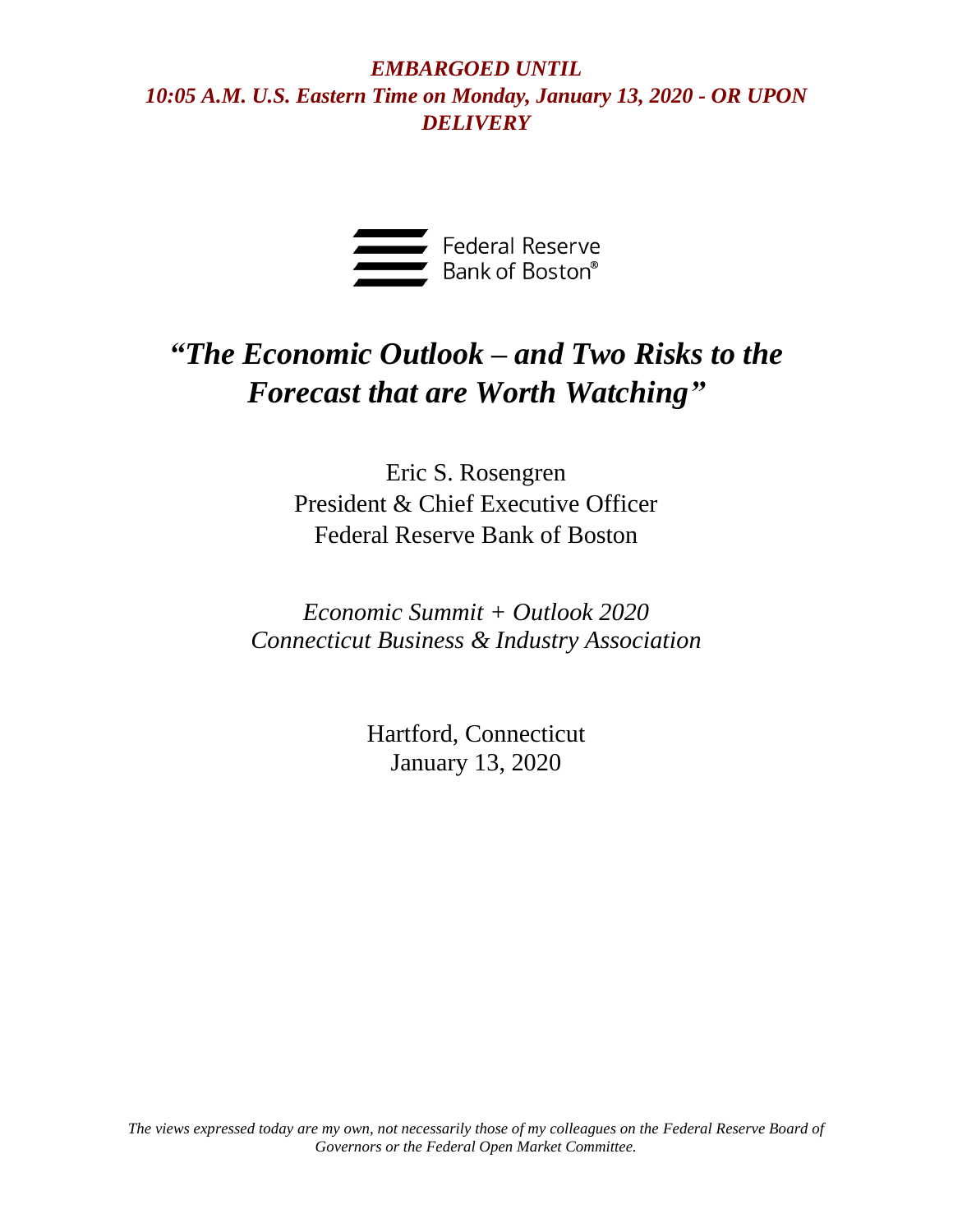Good morning, it is a pleasure to be with you today. Participating in the CBIA's outlook event is always a great way to start the new year.

We end 2019 and begin 2020 with an economy that is doing quite well. The labor market is strong, with the national unemployment rate at 50-year lows. Inflation is somewhat below 2 percent, the Federal Reserve's target, but is projected to gradually return to 2 percent.

In addition, most professional forecasters are expecting the good news to continue in 2020. The consensus forecast has real GDP growing roughly at potential; the unemployment rate remaining near its historically low range of last year; and inflation approaching the Fed's 2 percent target. Financial markets, too, appear optimistic about the economy's prospects, with stock market indices ending the year close to all-time highs.

These elements of the forecast for 2020 have not changed much over the past year. Yet the current outlook for 2020 is conditioned on a much more accommodative stance for monetary policy. At this time last year, the members of the Fed's monetary policy committee – the Federal Open Market Committee, or FOMC – were anticipating interest rate *increases,* given the tight labor markets and the expectation that inflationary pressures would build as a result. With the outbreak of trade-related concerns and worries over a potential global slowdown, the FOMC voted to reduce the federal funds rate three times during 2019 to insure against the risk of an economic downturn. As we closed out the year, it was clear that labor markets remained strong and the economy continued to grow faster than its estimated potential.

In the December Summary of Economic Projections (SEP), FOMC members provided their outlooks for economic conditions in 2020, the consensus of which was quite similar to that of private forecasters. The SEP forecast also includes a projection of expected monetary policy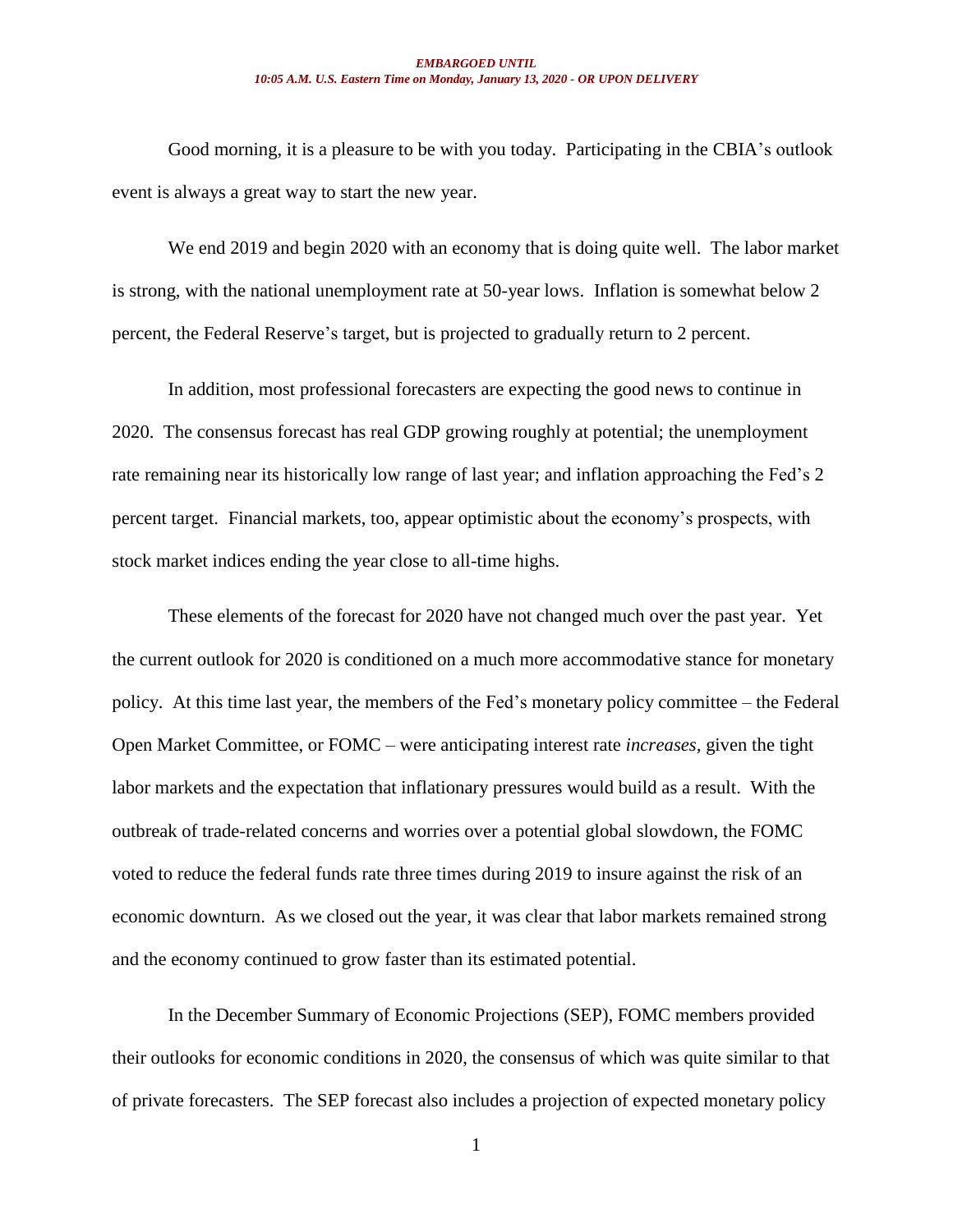rates, the so-called dot plot, which shows the path for monetary policy consistent with FOMC members' forecasts. The December dot plot showed no change in the median interest rate from 2019 to 2020, but has rates rising very gradually next year and beyond. Such a forecast reflects what the FOMC policymakers think is the most likely outcome, but it goes without saying that the economy rarely evolves exactly as expected.

Today, I will focus on the economic outlook for 2020 – and two potential risks to the outlook that could arise, should the economy grow faster than expected due to the accommodative stance of monetary policy.

The first potential risk I will discuss has to do with the acceleration of inflation, in that there is the possibility that labor markets could tighten to unsustainable levels, causing inflationary pressures to build faster than the very gradual pace that is currently expected. The second potential risk I will discuss has to do with financial stability, in that persistently low interest rates could lead consumers and firms to take on riskier financial investments in search of better returns, increasing asset prices to unsustainable levels. There are also, of course, risks that the economy could underperform, and these derive primarily from geopolitical and trade risks. I have focused some on these risks in previous talks.<sup>1</sup> But to preview my conclusion: If these risks remain contained, my view is we will likely have another year of good economic outcomes.

## **Overview of the Economic Outlook**

Over the most recent two quarters, real GDP has grown close to 2 percent, somewhat above what economists believe is the economy's potential growth rate. My own estimate of that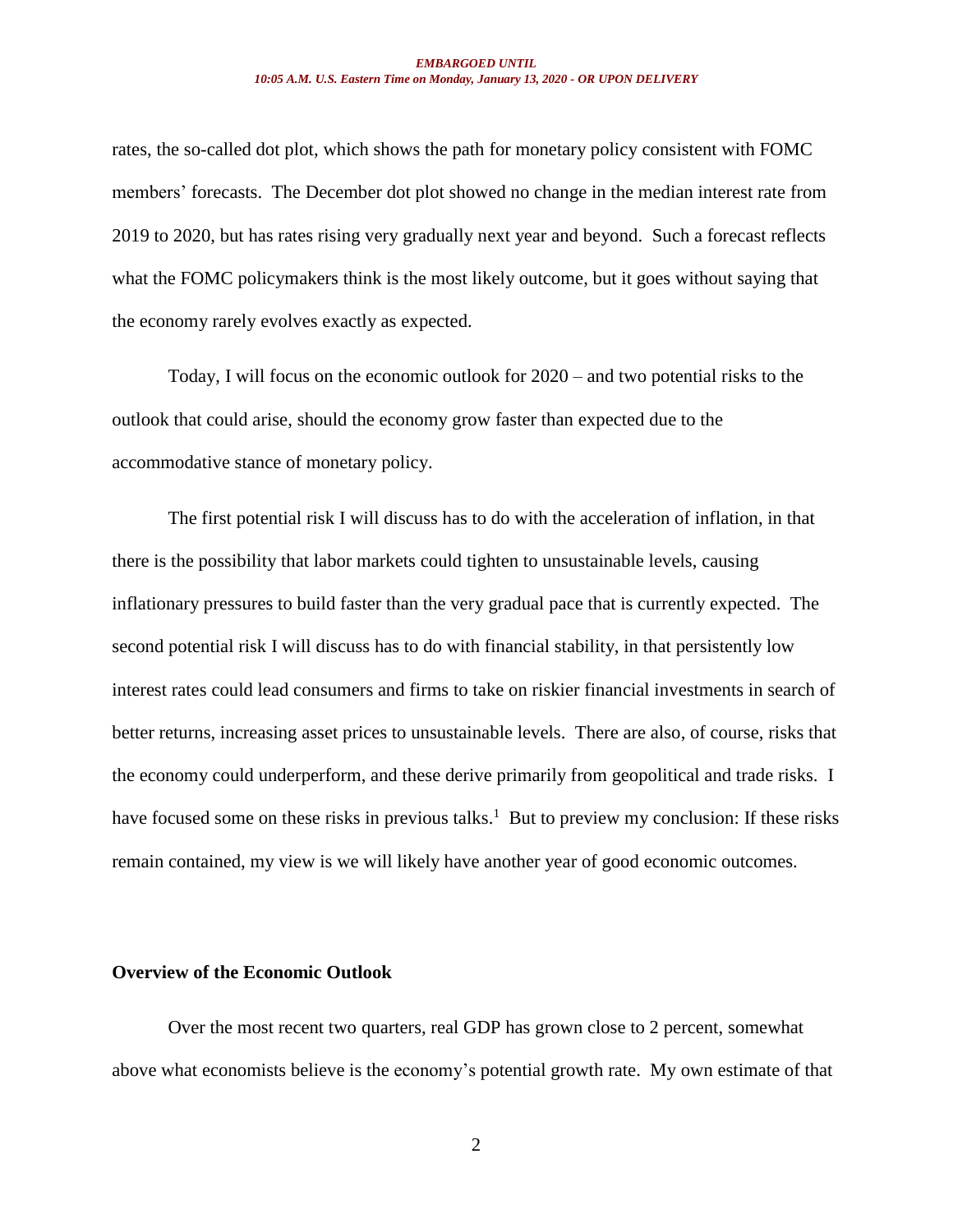rate is about 1.75 percent. By that calculus, the economy has recently been growing somewhat faster than its potential rate, and correspondingly unemployment declined a bit, over 2019.

**Figure 1** shows actual GDP growth as a solid line, and then provides the forecast of FOMC participants (the median of their projections in the SEP) through 2022, shown as squares. It shows that the median forecast of Fed policymakers is for future real GDP growth to be 2 percent in 2020, then 1.9 percent in 2021, and then 1.8 percent in 2022.<sup>2</sup> The SEP also includes the median of estimates for growth in the longer run (potential growth), which is 1.9 percent – slightly higher than my own estimate. But in sum, the median of these forecasts anticipates annual GDP growth to be around the level we have seen recently, and close to Committee members' estimates of potential.

Turning from growth to labor markets, over the past nine months the unemployment rate has remained in a relatively tight band, ranging from 3.5 to 3.7 percent. As is consistent with a growth estimate close to the economy's potential, the median forecast of Fed policymakers is for the unemployment rate to remain in this narrow band, as **Figure 2** shows.

FOMC members' current median estimate of the unemployment rate in the longer run is 4.1 percent. This estimate has declined noticeably over the past two years, as the actual unemployment rate fell below 4 percent and even so, inflation remained somewhat below the Fed's 2 percent target. My own estimates are for the unemployment rate to be somewhat below the SEP median projections for 2020 through 2022, and for longer-run unemployment to be somewhat higher than the Committee's median projection of 4.1 percent.

Turning to prices, the inflation rate has continued to be somewhat lower than the Fed's 2 percent inflation target. The SEP median forecast has core inflation ending 2020 at 1.9 percent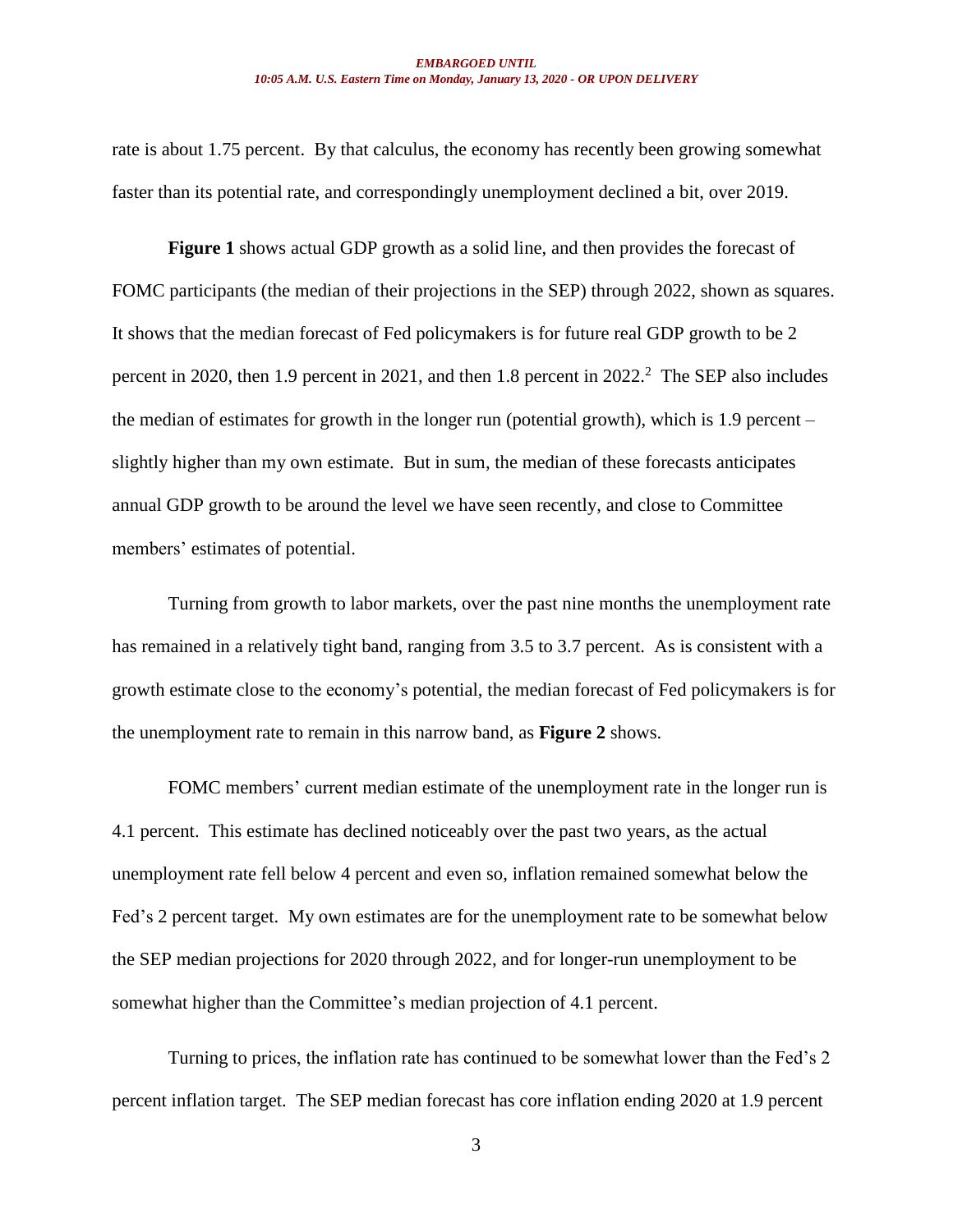and hitting the 2 percent target in the following two years, as shown in **Figure 3**. By the way, it is worth noting that while the current core inflation rate is only 1.6 percent, there were very low readings last spring which will fall out of the annual average this spring. And more recent annualized quarterly readings have been much closer to 2 percent. So while there remains uncertainty about the trajectory for inflation, I personally do expect readings at or around the 2 percent target in the future.

In addition, the current federal funds rate is well below the 2.5 percent rate the Committee expects in the longer run, so monetary policy is currently accommodative. Given the stability of the forecasts for GDP growth, unemployment and inflation, it is not surprising that the median forecast for interest rates (shown in **Figure 4**) is for no change this year and gradual increases over the next two years. Certainly, the lack of inflationary pressure to date has provided one justification for accommodative monetary policy despite the duration of the recovery and a current historically low unemployment rate. However, maintaining interest rates below the consensus longer-run "equilibrium" interest rate is predicated on both inflationary pressures not building up and financial stability concerns being contained.

Overall, the SEP medians project a very benign outlook, with what can be considered an almost ideal economic outcome: Inflation returning to target, labor markets remaining quite strong, and economic growth close to potential. However, as I mentioned in my introduction, the world rarely unfolds exactly as forecast. So it is important to consider some of the risks that could cause significant deviations from this rather positive forecast.

4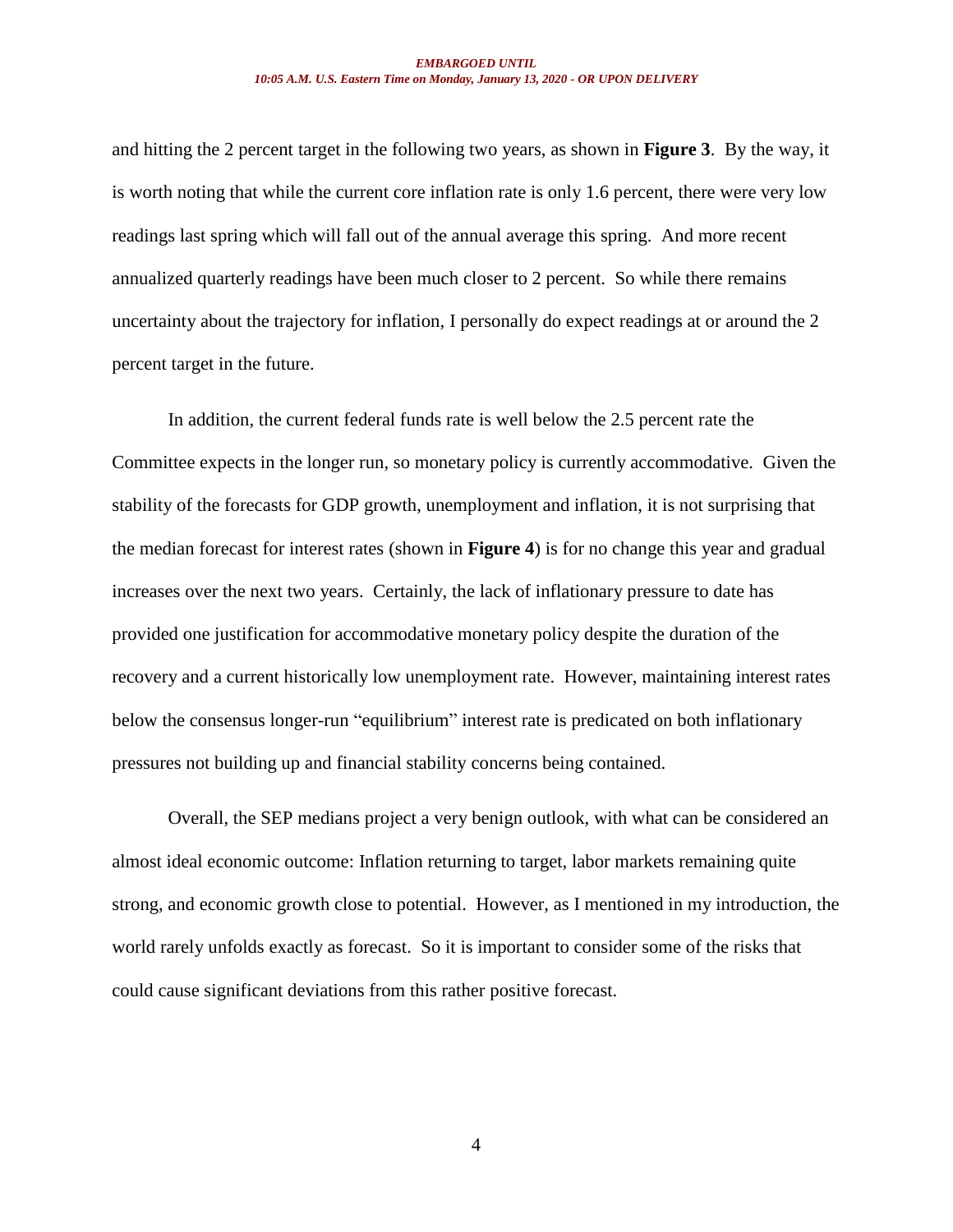## **Risks to the Forecast: Acceleration of Inflation**

Since the financial crisis of 2008, the inflation rate has fairly persistently undershot the Fed's target of 2 percent, which we use in pursuing our assigned mandate of price stability. Undershooting the target for most of the period since the crisis was not especially surprising, given the slack in resource utilization caused by the severe recession. However, the more recent absence of significant inflationary pressures – despite very low unemployment rates – has been more surprising. In fact, given historically low unemployment rates, most forecasters have systematically expected more inflation than has actually occurred.

The inverse relationship between the unemployment rate and the inflation rate – high unemployment is associated with lower inflation, other things equal, and *vice versa* – is often referred to as the "Phillips Curve," named after New Zealand economist A.W. Phillips, who first observed the regularity of the pattern. This relationship was more apparent up until the mid-1990s, but it has become noticeably weaker over the past 25 years. There are many potential explanations for the smaller effect of unemployment on inflation, including the somewhat diminished size and influence of labor unions and more effective inflation targeting by central banks. Whatever the reasons, the relationship has undeniably weakened, with inflation remaining below 2 percent despite the unemployment rate reaching 50-year lows.

One implication of low inflation and low nominal interest rates is that there is very little room for monetary policy to react to an economic downturn by reducing rates. Currently, with nominal interest rates and inflation below two percent, Fed policymakers have much less room to reduce short-term interest rates before hitting the effective lower bound than they did in recent recessions. In addition, prevailing *long*-term rates are lower, because of lower expected inflation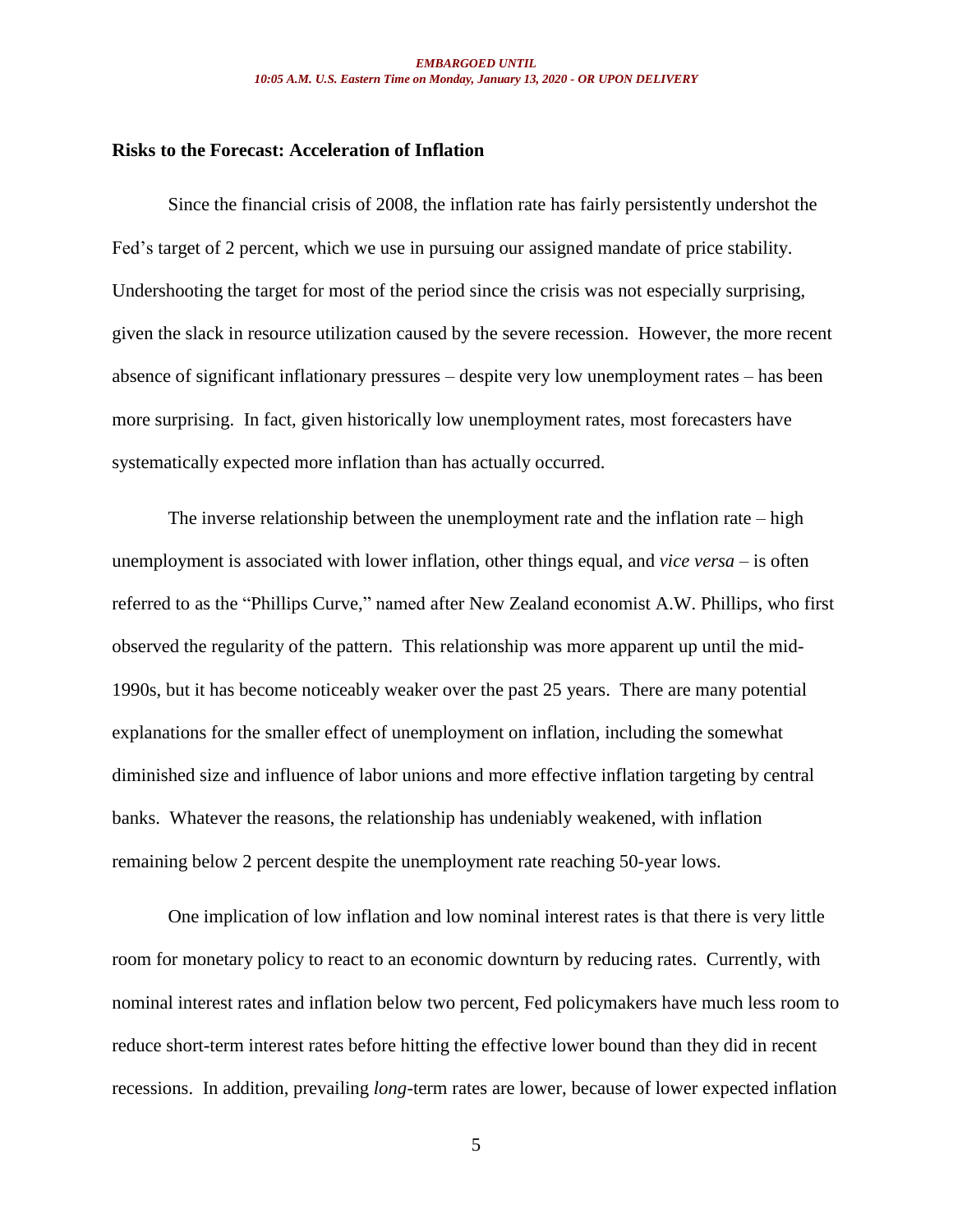and lower inflation risk premia. This leaves policymakers with less room to use large-scale asset purchases to push down long-term rates, should they hit the effective lower bound with the shortterm rates they influence.<sup>3</sup>

While private forecasts and the Fed's SEP expect low inflation and low interest rates, I would note that this is predicated on inflation continuing to be tame. However, we should acknowledge that there are relatively few cases where the unemployment rate and the Fed's policy interest rate both remained well below their estimated long-run values for an extended time.

As a result, one risk that could alter the outlook is if inflationary pressures build up more quickly than currently expected. Admittedly, with little room currently to lower rates in a downturn, inflation somewhat exceeding projections could be a good thing. But economists do not have a very precise understanding of how inflation expectations form, and of course an economy eventually running too hot could increase inflationary pressures.

**Figure 5** shows that average hourly earnings have been trending up over the past five years, although in the most recent report released last Friday, the preliminary figures indicate a pause, which will be followed closely in terms of the trend. While some of this increase is consistent with wages that reflect inflation a bit below 2 percent, and productivity growth of about 1 percent, we see some evidence that a strong labor market is placing additional upward pressure on wages, as the wages of nonsupervisory workers have risen more quickly. Let me be clear – sustainable wage growth is a good thing. But with higher minimum wages, and more wage pressures for low-wage workers, wage inflation that noticeably exceeds the sum of

6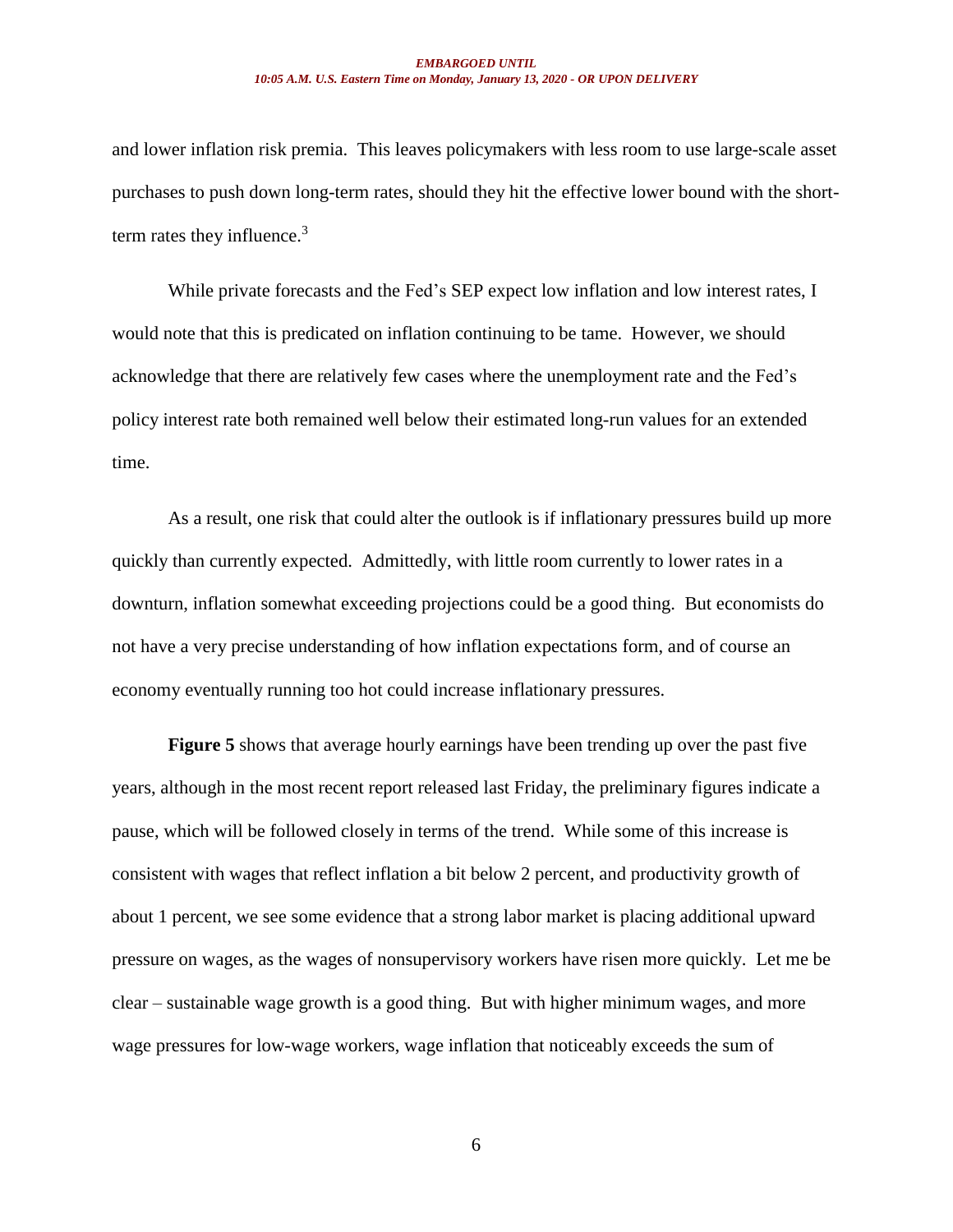productivity growth and inflation may result in price pressures, particularly in sectors that do not face import competition, such as services.

Again, to some degree, wage increases need not be inflationary if they are offset by increased productivity. However, the growth in productivity has been modest in recent years, as shown in **Figure 6.**

Also, real wage gains in excess of productivity growth tend to be reflected in a weakening of corporate profits relative to GDP. As shown in **Figure 7,** corporate profits relative to GDP have been tailing off in recent years. While lower corporate profit margins are one way to absorb wage pressures without raising prices, relatively lower corporate earnings of late may make absorbing increased wage costs less likely.

To the extent that firms are unable or unwilling to absorb the rising costs as wages respond to low unemployment, we may observe the associated inflation risk materializing. Admittedly, most forecasters do not expect this in their modal (most likely outcome) forecast. But more rapid than expected inflation remains a risk of running the economy with accommodative monetary policy *and* tight labor markets.

## **Risks to the Forecast: Financial Stability**

As a practical matter, central bankers do not have much historical experience with extended periods where interest rates are running below the estimated equilibrium level while unemployment rates are, simultaneously, historically low. So we want to be alert to any potential risks emerging. In my view, another potential risk is that low interest rates and a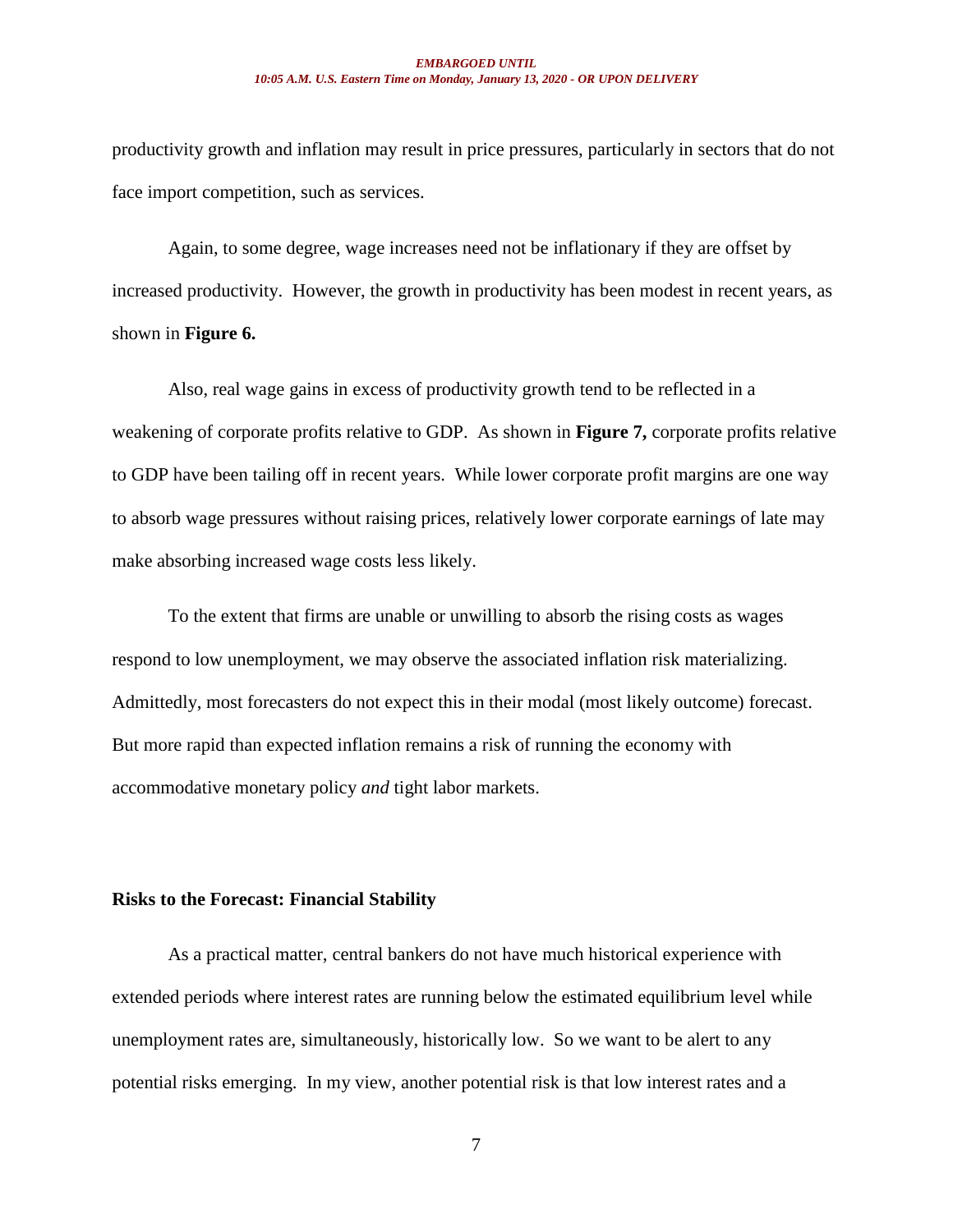booming economy will encourage investors to increasingly "reach for yield" – that is, they will take on more risk in order to raise the nominal returns they are receiving (since the associated risk premiums embedded in the returns to riskier assets compensate for that added risk). 4

Real estate is an area of the economy that is historically susceptible to this risk-taking. Both residential and commercial real estate are sensitive to the level of interest rates, and are widely held as collateral by leveraged financial institutions.<sup>5</sup> Some of the more severe recessions, both in the U.S. and abroad, have occurred when real estate prices collapsed and the financial positions of highly leveraged institutions and households became precarious. That is, the debt they held came to greatly exceed the value of the assets they had borrowed against.

**Figure 8** shows the change in house prices relative to per capita personal income since 2015, for the United States and several European nations. An increase in the index indicates purchasing a home is less affordable, as income is not increasing as rapidly as house prices. The index has risen almost 10 percent in the U.S. since 2015, as housing prices have been rising faster than per capita personal income. In some countries – like Portugal, the Netherlands, and Germany, the index and house prices have risen much more sharply since 2015. Low interest rates – in some cases negative – may be spurring house price increases.

Similarly, there continue to be decreases in the capitalization rates of commercial real estate properties. A low capitalization rate – the ratio of net operating income to the price of the property, at the time of the transaction, shown in **Figure 9** – implies relatively high valuations compared to the income the property is expected to generate, which is a sign of inflated asset prices. Fortunately, some sectors have seen capitalization rates decreasing less rapidly of late.

8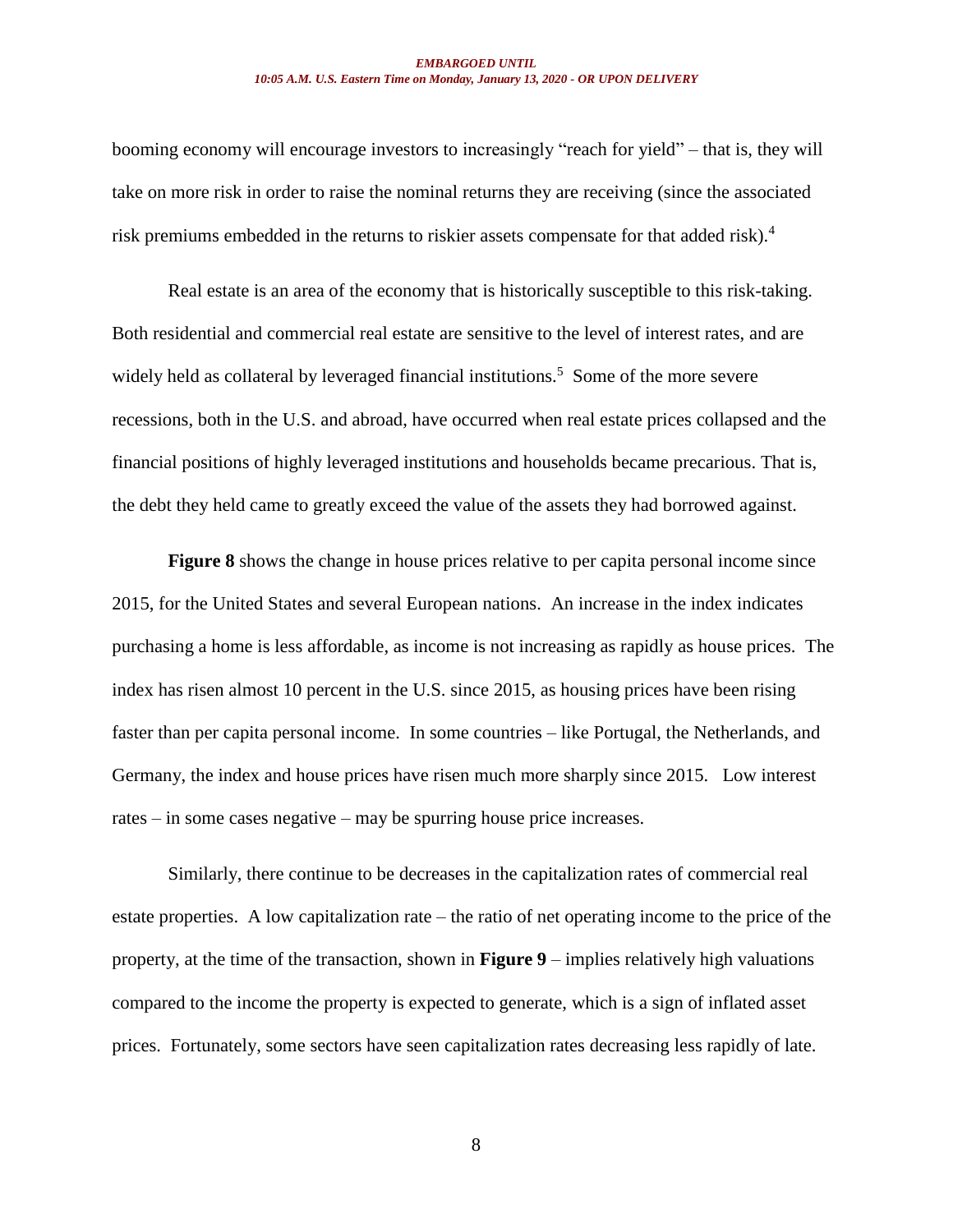In sum, it is important to see and understand the risk that sustained low interest rates could place more pressure on real estate asset prices through reach-for-yield behavior  $-a$ scenario that preceded the 1990 and 2007 recessions. In certain scenarios, financial stability risks could potentially emerge as a problem for the otherwise benign outlook.

## **Concluding Observations**

To summarize and conclude, private forecasters and FOMC participants anticipate a good outcome for the economy in 2020 and beyond, with low inflation and strong labor markets. However, as with any forecast, there are risk scenarios that are not captured in the most likely outcome for the economy. I have highlighted two potential risks that I will be monitoring this year – inflation picking up more than currently expected; and asset prices, particularly real estate prices, showing evidence of more acute financial stability risks. To be fair, there are also downside risks to the economic outlook, as well – primarily centered on the potential for trade disruptions and slowing growth among our trading partners. But I see the potential risks to inflation and financial stability as somewhat more concerning, overall.

Thank you again for inviting me to participate in today's forum. Best wishes to *all* in Connecticut, New England, and the nation for a positive and prosperous 2020.